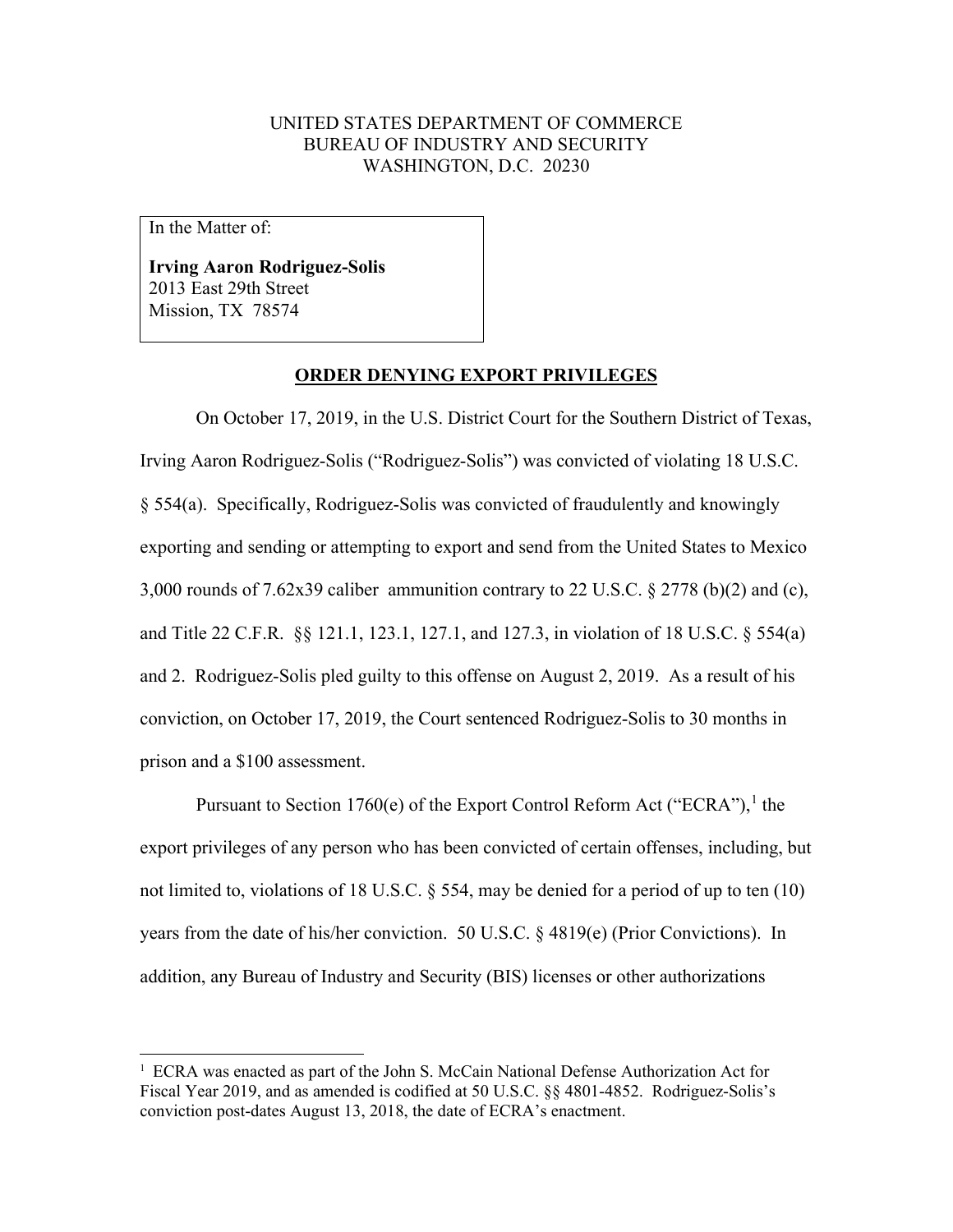issued under ECRA in which the person had an interest at the time of the conviction may be revoked. *Id*.

BIS received notice of Rodriguez-Solis's conviction for violating 18 U.S.C. § 554, and has provided notice and opportunity for Rodriguez-Solis to make a written submission to BIS, as provided in Section 766.25 of the Export Administration Regulations ("EAR" or the "Regulations"). 15 C.F.R.  $\S 766.25$  $\S 766.25$  $\S 766.25$ .<sup>2</sup> BIS has not received a written submission from Rodriguez-Solis.

Based upon my review of the record and consultations with BIS's Office of Exporter Services, including its Director, and the facts available to BIS, I have decided to deny Rodriguez-Solis's export privileges under the Regulations for a period of five years from the date of Rodriguez-Solis's conviction. The Office of Exporter Services has also decided to revoke any BIS-issued licenses in which Rodriguez-Solis had an interest at the time of his conviction.<sup>[3](#page-1-1)</sup>

## Accordingly, it is hereby **ORDERED:**

**First**, from the date of this Order until October 17, 2024, Irving Aaron Rodriguez-Solis, with a last known address of 2013 East 29th Street, Mission, TX 78574, and when acting for or on his behalf, his successors, assigns, employees, agents or representatives ("the Denied Person"), may not directly or indirectly participate in any way in any transaction involving any commodity, software or technology (hereinafter collectively referred to as

<span id="page-1-0"></span><sup>&</sup>lt;sup>2</sup> The Regulations are currently codified in the Code of Federal Regulations at 15 C.F.R. Parts 730-774 (2021).

<span id="page-1-1"></span><sup>&</sup>lt;sup>3</sup> The Director, Office of Export Enforcement, is the authorizing official for issuance of denial orders, pursuant to recent amendments to the Regulations (85 *Fed. Reg*. 73411, November 18, 2020).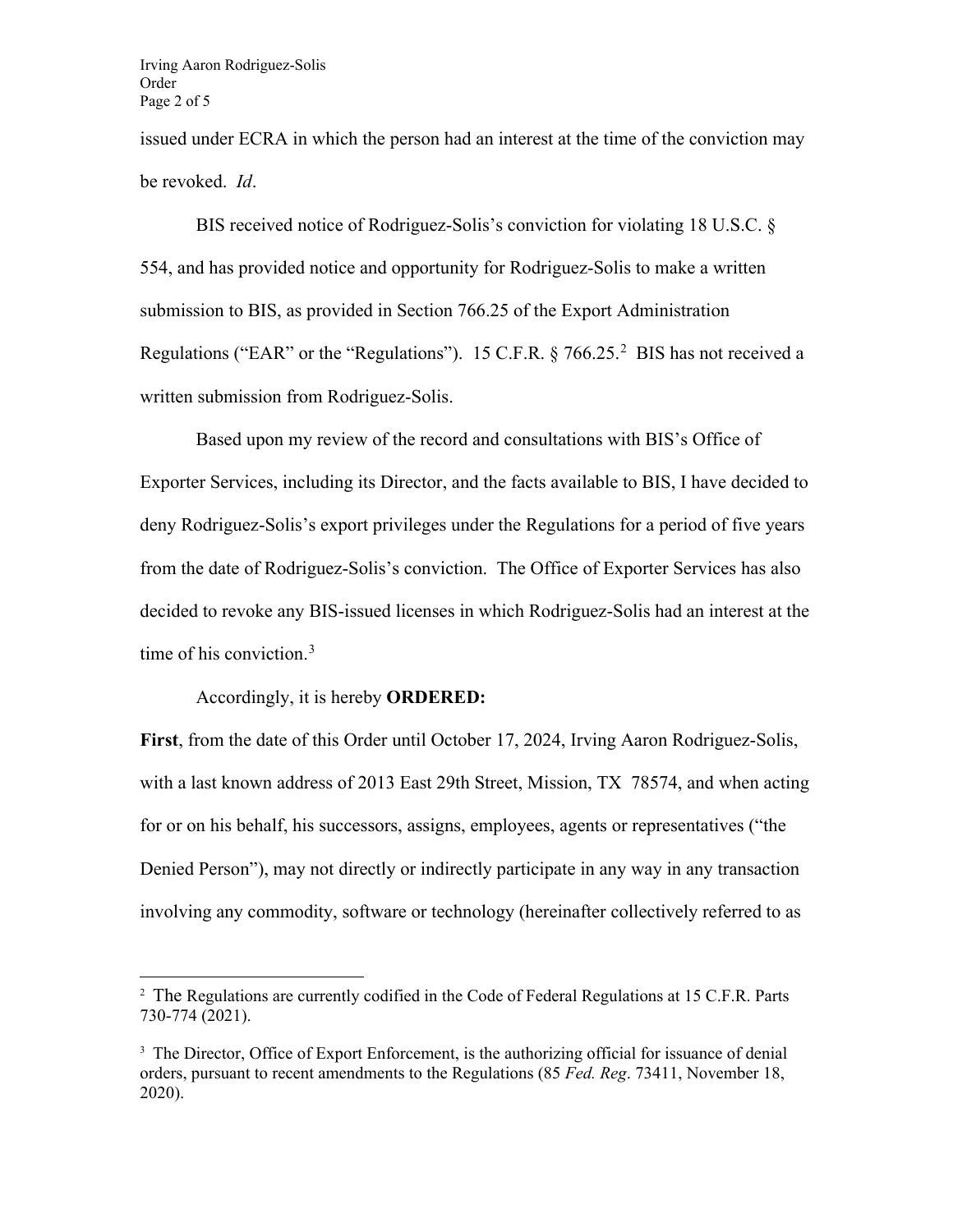"item") exported or to be exported from the United States that is subject to the Regulations, including, but not limited to:

- A. Applying for, obtaining, or using any license, license exception, or export control document;
- B. Carrying on negotiations concerning, or ordering, buying, receiving, using, selling, delivering, storing, disposing of, forwarding, transporting, financing, or otherwise servicing in any way, any transaction involving any item exported or to be exported from the United States that is subject to the Regulations, or engaging in any other activity subject to the Regulations; or
- C. Benefitting in any way from any transaction involving any item exported or to be exported from the United States that is subject to the Regulations, or from any other activity subject to the Regulations.

**Second**, no person may, directly or indirectly, do any of the following:

- A. Export, reexport, or transfer (in-country) to or on behalf of the Denied Person any item subject to the Regulations;
- B. Take any action that facilitates the acquisition or attempted acquisition by the Denied Person of the ownership, possession, or control of any item subject to the Regulations that has been or will be exported from the United States, including financing or other support activities related to a transaction whereby the Denied Person acquires or attempts to acquire such ownership, possession or control;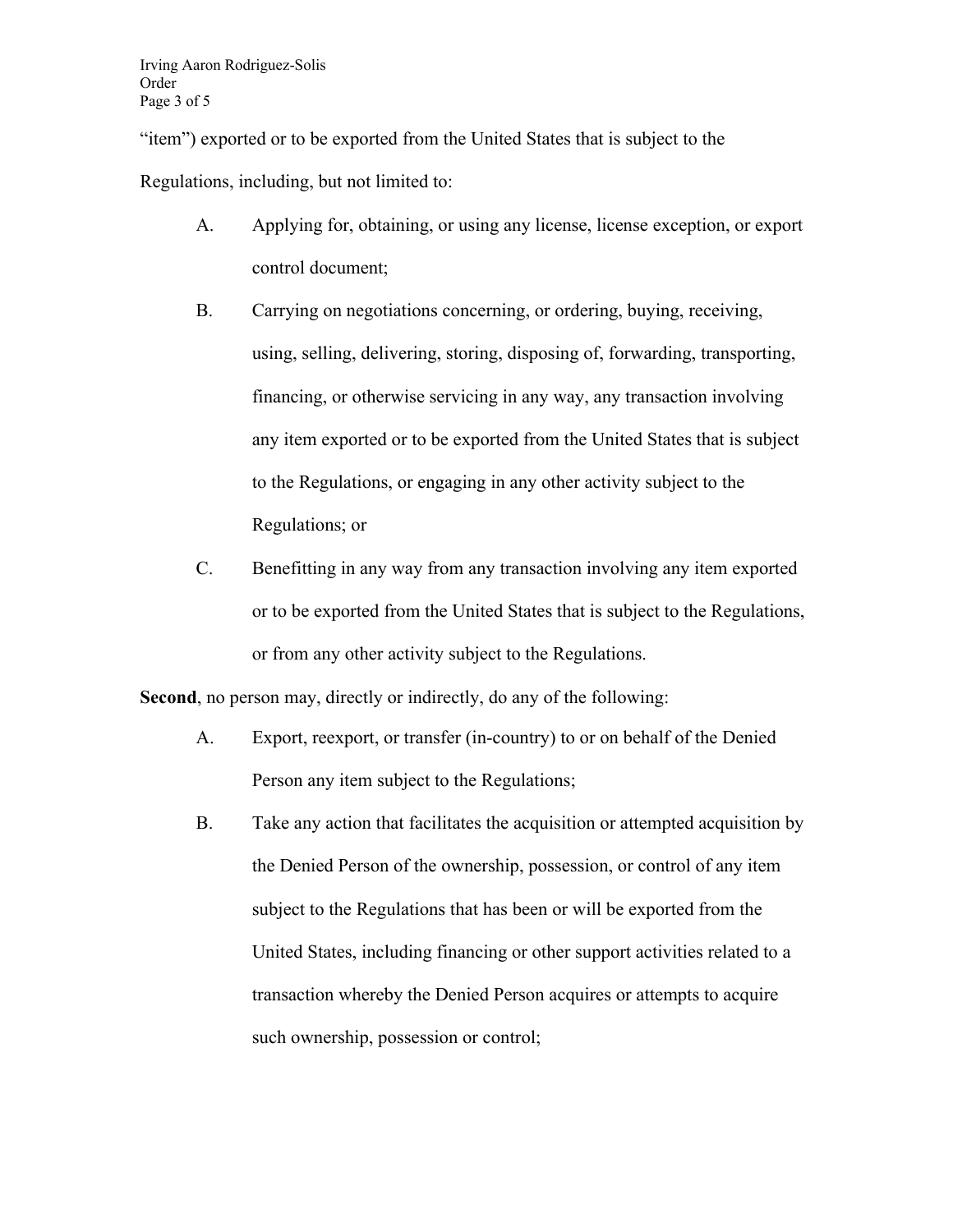- C. Take any action to acquire from or to facilitate the acquisition or attempted acquisition from the Denied Person of any item subject to the Regulations that has been exported from the United States;
- D. Obtain from the Denied Person in the United States any item subject to the Regulations with knowledge or reason to know that the item will be, or is intended to be, exported from the United States; or
- E. Engage in any transaction to service any item subject to the Regulations that has been or will be exported from the United States and which is owned, possessed or controlled by the Denied Person, or service any item, of whatever origin, that is owned, possessed or controlled by the Denied Person if such service involves the use of any item subject to the Regulations that has been or will be exported from the United States. For purposes of this paragraph, servicing means installation, maintenance, repair, modification or testing.

**Third**, pursuant to Section 1760(e) of the Export Control Reform Act (50 U.S.C. § 4819(e)) and Sections 766.23 and 766.25 of the Regulations, any other person, firm, corporation, or business organization related to Rodriguez-Solis by ownership, control, position of responsibility, affiliation, or other connection in the conduct of trade or business may also be made subject to the provisions of this Order in order to prevent evasion of this Order.

**Fourth**, in accordance with Part 756 of the Regulations, Rodriguez-Solis may file an appeal of this Order with the Under Secretary of Commerce for Industry and Security.